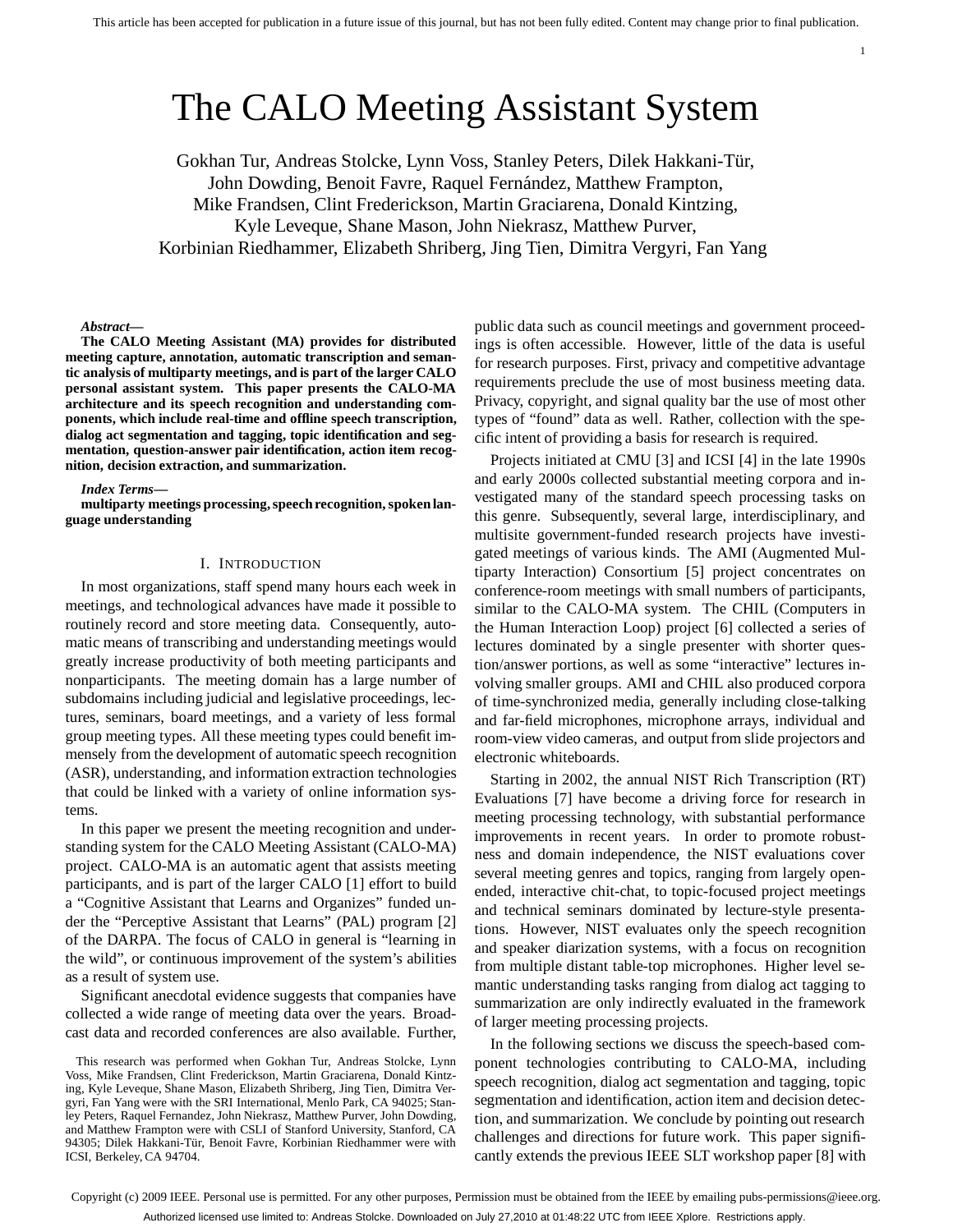- *John Smith*: so we need to arrange an office for joe browning (statement/all)
- *Kathy Brown*: are there special requirements (question/ John)
- *Cindy Green*: when is he co- (disruption/John)
- *John Smith*: yes (affirmation/Kathy) // there are (statement/Kathy)
- *John Smith*: we want him to be close to you (statement/ Kathy)
- *Kathy Brown*: okay (agreement/John) // I'll talk to the secretary (commitment/John)
- *Cindy Green*: hold on (floor grabber/all) // wh- when is he coming (question/John)
- *John Smith*: next monday (statement/Cindy)
- *Cindy Green*: uh-huh (backchannel/all)

**Action Item:** Arrangement of Joe's office location Owner: Kathy

**Decision:** Location of Joe's office to be close to Kathy

# **Summary:**

- *John Smith*: so we need to arrange an office for joe brown $ing$  (statement/all)
- *John Smith*: we want him to be close to you (statement) Kathy)

Fig. 1. An example of meeting data. Dialog act tags and addressed persons are shown in parantheses. This meeting data has one action item and one decision. A brief extractive summary corresponding to this meeting data follows.

much more detailed task descriptions, literature surveys, and thorough analyses.

## II. CALO-MA FRAMEWORK

## *A. Task and Corpora*

Speech and language processing technology has advanced such that many types of meeting information can be detected and evaluated — including dialog acts, topics, and action items. For example, Figure 1 presents an imagined excerpt from a meeting. The speakers and the words spoken are transcribed, along with the dialog acts (listed in parentheses). Dialog act boundaries in a single turn are separated by  $\frac{1}{\epsilon}$  tokens. In an agenda-driven meeting, each agenda item can be considered a separate topic. The example shown discusses a particular agenda item (*Arrangements for Joe Browning*). It also contains discussions about action items, due dates, and assignees. Automatically extracting this information from the signals would provide significant advantages in applications ranging from meeting browsing and search to summarization, minutes generation, and automated meeting assistants.

Apart from being highly usable in its present form, the CALO-MA system presents an experimentation platform to support ongoing research in natural language and speech processing technologies. The nature of multiparty interactions and the extreme variability found in meeting genres make this one of the most challenging domains for speech and natural language processing today.



2

Fig. 2. The CALO-MA conceptual framework.

Figure 2 presents the overall CALO-MA framework. CALO-MA supports multiparty meetings with a variety of information capture and annotation tools. Meetings are recorded via client software running on participants' laptop computers. The system is aware of each participant's identity. Meetings may be geographically distributed as long as a broadband Internet connection to the server is available (a phone-based interface is being developed as well). The client software captures the participants' audio signals, as well as optional handwriting recorded by digital pens. During the meeting, the participants have a realtime transcript available to which annotations may be attached. Real-time chat via keyboard input is also supported. All interactions are logged in a database, and at the conclusion of the meeting various further automatic annotation and interpretation technologies are initiated, for later browsing via a web-based interface.

The speech utterances are delivered to the server which performs real-time and offline tasks. First, the utterance is recognized, and segmented into sentences. This is the primary input for most of the following tasks. Then the sentences are assigned to dialog act tags and addressee information, which are used to improve action item and decision extraction components. Finally the meeting is segmented into topically coherent segments and summarized according to parameters set by the user.

The CALO-MA system is used for collecting 8 sequences of 5 meetings, each about 40 minutes long on average. The experimental results provided in the following sections either use CALO, ICSI, and/or AMI meetings corpora.

## *B. Meeting capture*

An early goal of the CALO-MA project was to allow lightweight data capture. Because of this, highly instrumented rooms were avoided in favor of running on each individual's Java Runtime enabled computer. Meeting participants can attend meetings by using a desktop or laptop running Windows® XP/Vista, Linux, or Mac OS X Leopard. Servers for data transport, data processing, and meeting data browsing run on Windows and Linux environments. If scaling is an issue, additional servers can be integrated into the framework to load balance the various tasks. New efforts will allow participants to conference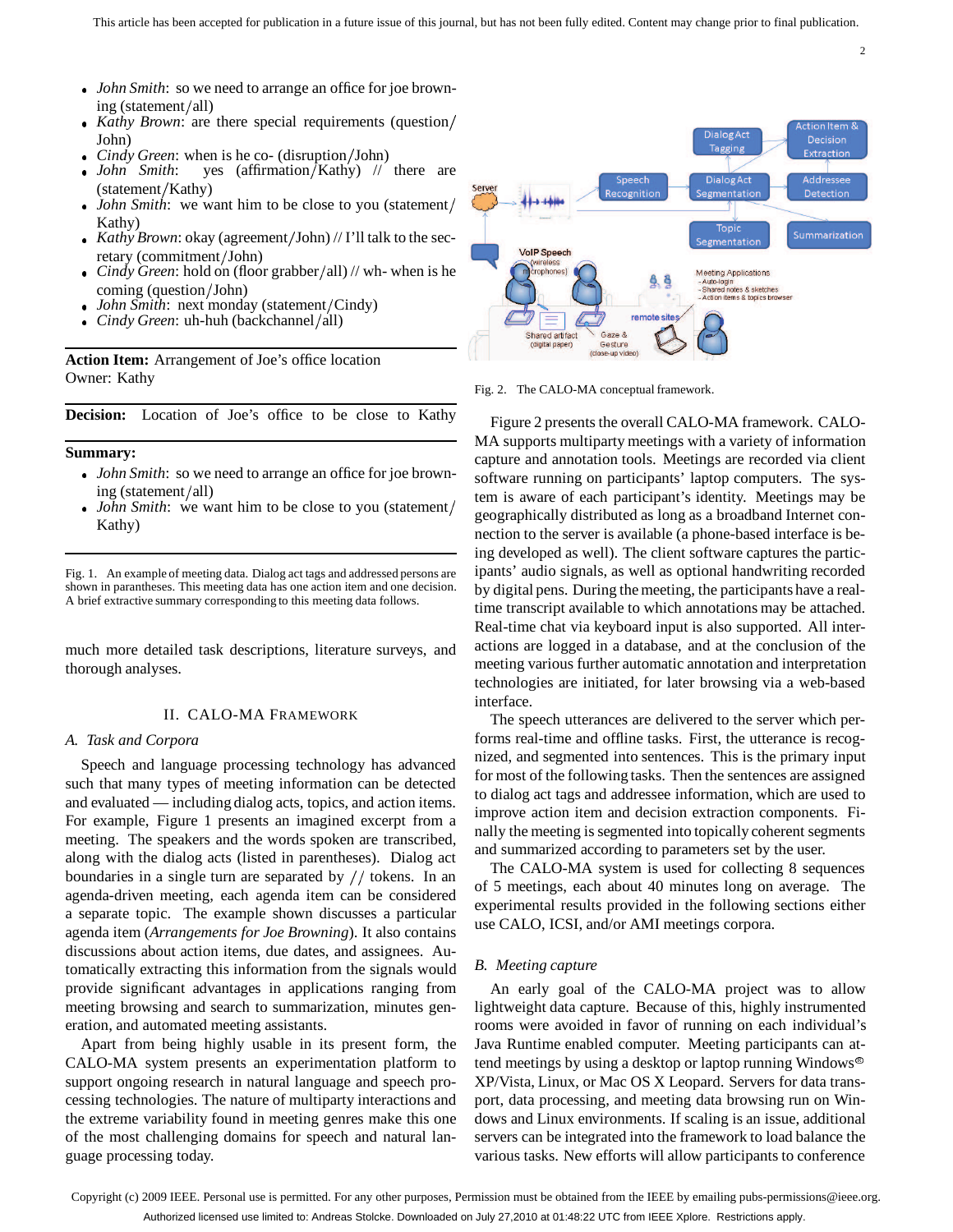|  |          | morning update 12 18 07                                                                         |  |                                                                                                              |  |                             |  |                                               |  |                                                                                                                                                                                                                                    |  |  |  |
|--|----------|-------------------------------------------------------------------------------------------------|--|--------------------------------------------------------------------------------------------------------------|--|-----------------------------|--|-----------------------------------------------|--|------------------------------------------------------------------------------------------------------------------------------------------------------------------------------------------------------------------------------------|--|--|--|
|  |          | Summary Transcript Action Items Topics QA Pairs Ink Meeting Notes Mark Meeting Ink 2.0 Timeline |  |                                                                                                              |  |                             |  |                                               |  |                                                                                                                                                                                                                                    |  |  |  |
|  |          | 48 00:10 Donald Kintzing                                                                        |  | let's go                                                                                                     |  |                             |  |                                               |  |                                                                                                                                                                                                                                    |  |  |  |
|  | ● 00:38  |                                                                                                 |  |                                                                                                              |  | just mean you know i guess. |  |                                               |  |                                                                                                                                                                                                                                    |  |  |  |
|  |          |                                                                                                 |  | 00:43 Clint Frederickson trying to these other guys to to join up there were just waiting for collab pop in. |  |                             |  |                                               |  |                                                                                                                                                                                                                                    |  |  |  |
|  | 49 01:08 |                                                                                                 |  | yeah.                                                                                                        |  |                             |  |                                               |  |                                                                                                                                                                                                                                    |  |  |  |
|  | ● 01:08  |                                                                                                 |  | situation                                                                                                    |  |                             |  |                                               |  | they're really really quick and let me give you an update on the e. p. server                                                                                                                                                      |  |  |  |
|  |          | 49 01:14 Lynn Voss                                                                              |  | okay.                                                                                                        |  |                             |  |                                               |  |                                                                                                                                                                                                                                    |  |  |  |
|  |          |                                                                                                 |  |                                                                                                              |  |                             |  | if some changes in made or something happened |  | um so uh kind of working on this on two fronts uh we're trying to figure out why<br>01:14 Clint Frederickson we can't seem to make it connection to it uh kind of on the friends in front uh see                                   |  |  |  |
|  | 49 01:31 |                                                                                                 |  |                                                                                                              |  |                             |  |                                               |  | and then on the mercury fronts uh what is going to protect ourselves better from<br>from this kind of situation by setting some better timeouts and probably<br>executing that call in a nothing thread in an asynchronous matter. |  |  |  |
|  |          | 01:49 Lynn Voss                                                                                 |  | okay.                                                                                                        |  |                             |  |                                               |  |                                                                                                                                                                                                                                    |  |  |  |
|  |          |                                                                                                 |  |                                                                                                              |  |                             |  |                                               |  | 01:50 Clint Frederickson uh well i really i haven't talked to my friends in this morning                                                                                                                                           |  |  |  |
|  |          | 49 01:51 Lynn Voss                                                                              |  |                                                                                                              |  |                             |  |                                               |  | so is mike working on it now or is this just on a to do list?                                                                                                                                                                      |  |  |  |

Fig. 3. Snapshot from the CALO-MA offline meeting browser.

into a meeting via a bridge between the data transport server and the public switched telephone network (PSTN).

During a meeting, client software sends Voice over Internet Protocol (VoIP) compressed audio data to the server either when energy thresholds are met or when a hold-to-talk mechanism is enabled. The data transport server splits the audio: sending one stream to meeting data processing agents for preprocessing and processing the data. Any processing agents that operate in real-time send their data back to the data transport server that relays the data back to the meeting participants.

## *C. Integration with other CALO components*

Both during the live meeting and at any time after the meeting, the meeting data transport server makes available all meeting data to interested parties using XML-RPC interfaces. This allows both local and distributed users and processing agents to access the data in a language-neutral way. Meeting processing agents that are order dependent register with a meeting post processor framework to ensure that processing order is enforced (e.g., speech transcription, prosodic feature detection, dialog act recognition, action item detection, decision detection, topic boundary detection, meeting summarization, and email notification to meeting participants) and processing load is balanced.

Any CALO components outside the meeting processing framework (including the meeting browser) can send XML-RPC queries to the meeting data transport server. Those components can then perform further integration with user desktop data to facilitate additional machine learning (a focus of many other CALO processes) or present other visualizations of the data to the user.

## *D. Meeting browser*

After the meeting has been fully processed, email is sent out to all meeting participants. This email includes a static version of the meeting data and a link to a website where the data can be browsed dynamically from any Internet-enabled device as shown in Figure 3. Once connected to the browser, the user can select a meeting to review and browse any of the data: both user-generated (e.g., shared files and notes) and auto-generated

(e.g., detected action items and summaries). As all data is time stamped, a user can click on any data element and bring up the corresponding section of the transcript to read what was being discussed at that time. To overcome any speech transcription errors, all transcript segments can be selected for streaming audio playback. We are currently working on a framework that will allow the users to correct transcription errors.

# III. SPEECH RECOGNITION

A crucial first step toward understanding meetings is transcription of speech to text (STT). The NIST RT evaluations have driven the research in this field, starting out with roundtable, or "conference", meetings and recently adding other meeting genres such as lectures (mainly one person speaking) and "coffee breaks" (informal discussions following lectures). The best meeting recognition systems typically make use of the full arsenal of state-of-the-art STT techniques employed in recognizing other kinds of speech. Here, we give a brief summary with special emphasis on the approaches that deal specifically with meeting data.

At the front end, these techniques include speaker-level vocal tract length normalization, cepstral feature normalization, heteroscedastic linear discriminant feature transforms, and nonlinear discriminant transforms effected by multilayer perceptrons (MLPs). Hidden Markov model (HMM) acoustic models based on clustered Gaussian mixtures are trained using discriminative criteria such as minimum phone error (MPE) and/or a related feature-level transform (fMPE). An interesting challenge for acoustic modeling is that only relatively small amounts of actual meeting data (about 200 hours) are publicly available, compared to thousands of hours for other domains. This has engendered much research in techniques to adapt models and data from other domains for this task. For example, discriminative versions of Bayesian maximum a-posteriori adaption (MAP) are used for Gaussian training and fMPE transform estimation and feature estimation MLPs that were pretrained on large background corpora are retargeted to the meeting domain by limited retraining [9]. Feature transforms are also used to bridge differences in signal bandwidth between background and target data [10]. All state-of-the-art systems proceed in batch mode, decoding meetings in their entirety multiple times for the purpose of unsupervised acoustic adaptation (using maximum likelihood linear regression (MLLR)), and also for the purpose of combining multiple hypothesis streams, often based on subsystems that differ in the features or models used so as to generate complementary information. For example, a system might recognize speech based on both Mel cepstral coefficients and perceptual linear prediction cepstrum, and combine the results.

Recognizers also use large n-gram language models drawn from a range of corpora: telephone speech for conversational speaking style, technical proceedings for coverage of lecture topics, broadcast transcripts and news texts for general topic coverage, as well as smaller amounts of actual meeting transcripts available from the research projects mentioned earlier. Data are also culled from the World Wide Web using targeted search to find conversational-style transcripts as well as relevant subject matter. Source-specific component language mod-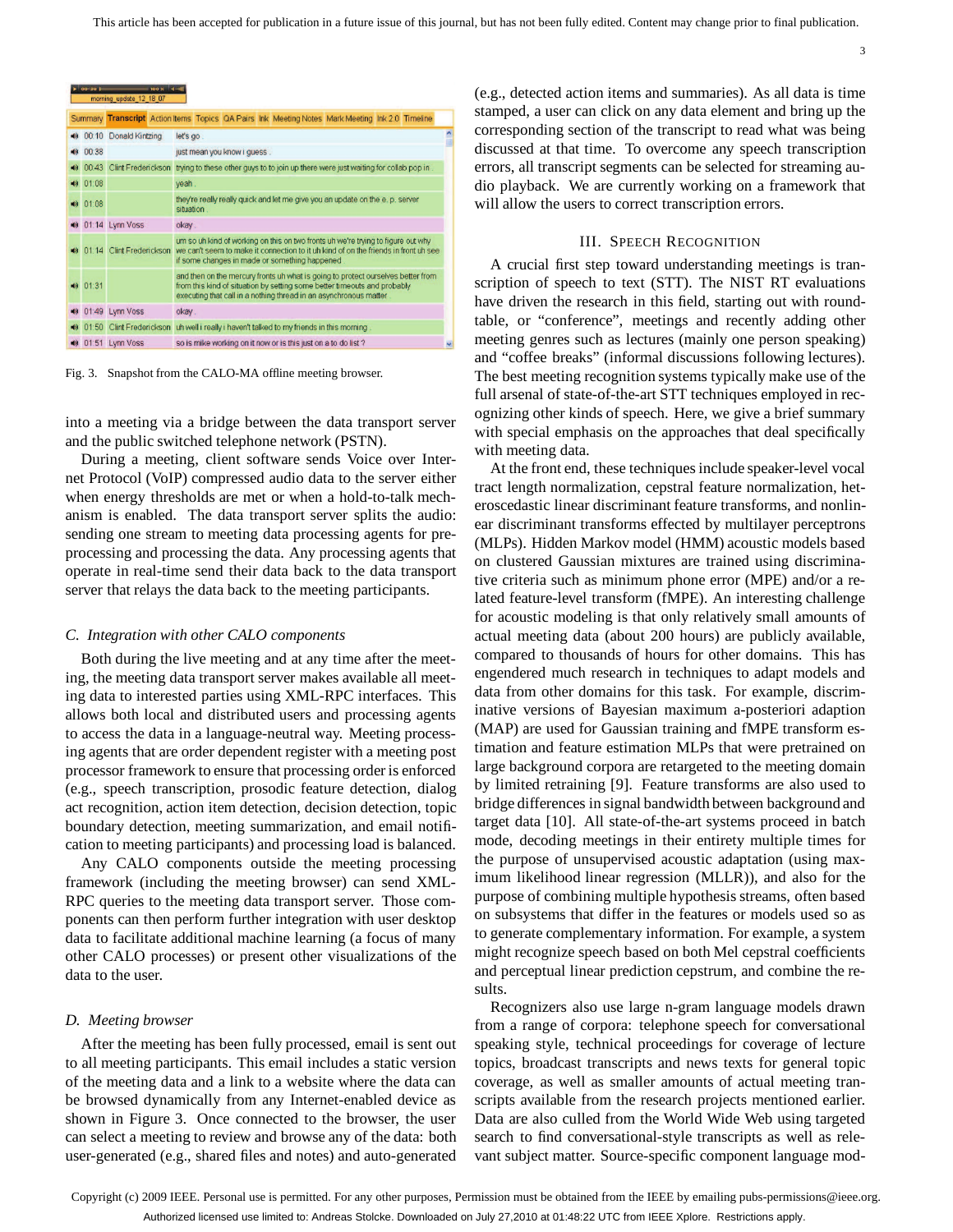4

els (LMs) are then trained and interpolated with weights optimized to maximize likelihood on representative sample data.

Even with close-talking microphones, cross-talk between channels (especially with lapel-type microphones) can be a significant problem since words from the "wrong" speakers end up being inserted into a neighboring speaker's transcript. This problem has been addressed with echo-cancellation type algorithms or cross-channel features that allow cross-talk to be suppressed during speech/nonspeech segmentation. Word error rates (WERs) on recent NIST evaluation data are in the 20% to 30% range for close-talking microphones.

In the CALO-MA system, the audio stream from each meeting participant is transcribed into text by using two separate recognition systems. A real-time recognizer generates "live" transcripts with 5 to 15 seconds of latency for immediate display (and possible interactive annotation) in the CALO-MA user interface. Once the meeting is concluded, a second, offline recognition system generates a more accurate transcript for later browsing and serves as the input to the higher-level processing step described in the following sections.

The offline recognition system is a modified version of the SRI-ICSI NIST meeting recognizer [9]. It performs a total of seven recognition passes, including acoustic adaptation and language model rescoring, in about 4.2 times real-time (on a 4-core 2.6 GHz Opteron server). The real-time recognition systems consists of an online speech detector, causal feature normalization and acoustic adaptation steps, and a sub-real-time trigram decoder. On a test set where the offline recognizer achieves a word error rate (WER) of 26.0%, the real-time recognizer obtains 39.7% on the CALO corpus. We have also demonstrated the use of unsupervised adaptation methods for about 10% relatively better recognition using the recognition outputs of previous meetings [11]. Recent work includes exploiting user feedback for language model adaptation in speech recognition, by allowing users to modify the meeting transcript from the meeting browser [12].

## IV. DIALOG ACT SEGMENTATION

Output from a standard speech recognition system typically consists of an unstructured stream of words lacking punctuation, capitalization, or formatting. Sentence segmentation for speech enriches the output of standard speech recognizers with this information. This is important for the readibility of the meetings in the CALO-MA offline meeting browser and the following processes which use sentences as the processing units, such as action item extraction or summarization.

Previous work on sentence segmentation used lexical and prosodic features from news broadcasts and spontaneous telephone conversations [13]. Work on multiparty meetings has been more recent (e.g., [14], [15]). In the meetings domain, what consitutes a sentential unit (called as a dialog act unit) is defined by the DAMSL (Dialog Act Markup in Several Layers) [16] and MRDA (Meeting Recorder Dialog Act) [17] standards as explained in the next section.

For dialog act segmentation, similar to the approaches taken for sentence segmentation, the CALO-MA system exploits lexical and prosodic information (such as the use of pause duration [15] and others [18]). Dialog act segmentation is treated as a binary boundary classification problem where the goal is finding the most likely word boundary tag sequence,  $T = t_1, ..., t_n$ , given the features,  $F = f_1, ..., f_n$  for *n* words:

$$
argmax_{T}P(T|F)
$$

To this end, for CALO-MA, we use hybrid models combining both generative and discriminative classification models. As the generative model, we use the hidden event language model, as introduced by [19]. In this approach, sentence boundaries are treated as the hidden events and the above optimization is simply done by the Viterbi algorithm using only lexical features, i.e., language model. Later, a discriminative classification approach is used to build hybrid models to improve this approach by using additional prosodic features [13]. The posterior probabilities obtained from the classifier are simply converted to state observation likelihoods by dividing to their priors following the well-known Bayes rule:

$$
argmax_{T} \frac{P(T|F)}{P(T)} = argmax_{T} P(F|T)
$$

For the ICSI corpus, using only lexical or prosodic information with manual transcriptions resulted in around 48% NIST error rate, which is the number of erroneous boundaries divided by the number of sentences (i.e. a baseline of 100% error rate). Using the hybrid approach to combine these information sources resulted in 33% NIST error rate, a significant improvement. The performance drops by 20%-25% relatively when ASR output is used instead, where the WER is around 35%. For the CALO corpus, using only lexical information resulted in 57% NIST error rate, and this was reduced to 39% using the hybrid approach with manual transcriptions.

With the advances in discriminative classification algorithms, other researchers also tried using Conditional Random Fields (CRFs) [20], Boosting [21], and hybrid approaches using Boosting and Maximum Entropy classification algorithms [22].

Our recent research has focused on model adaptation methods for improving dialog act segmentation for meetings using spontaneous telephone conversations, and speaker-specific prosodic [18] and lexical modeling [21].

In order to exploit the sentence boundary tagged meeting corpora as obtained from other projects such as ICSI and AMI, we also proposed model adaptation [21] and semisupervised learning techniques, such as co-training [23] and co-adaptation [24], for this task. Model adaptation reduced the NIST error rate for the CALO corpus to 30%.

# V. DIALOG ACT TAGGING

A dialog act is a primitive abstraction or an approximate representation of the illocutionary force of an utterance, such as *question* or *backchannel*. Dialog acts are designed to be task independent. The main goal of dialog acts is to provide a basis for further discourse analysis and understanding.

For CALO-MA, dialog acts are very useful for most of the following processes, such as using action motivators for action item detection or using question/statement pairs for addressee detection. Note that dialog acts can be organized in a hierarchical fashion. For instance, statements can be further subcategorized as *command* or *agreement*. Depending on the task,

Copyright (c) 2009 IEEE. Personal use is permitted. For any other purposes, Permission must be obtained from the IEEE by emailing pubs-permissions@ieee.org. Authorized licensed use limited to: Andreas Stolcke. Downloaded on July 27,2010 at 01:48:22 UTC from IEEE Xplore. Restrictions apply.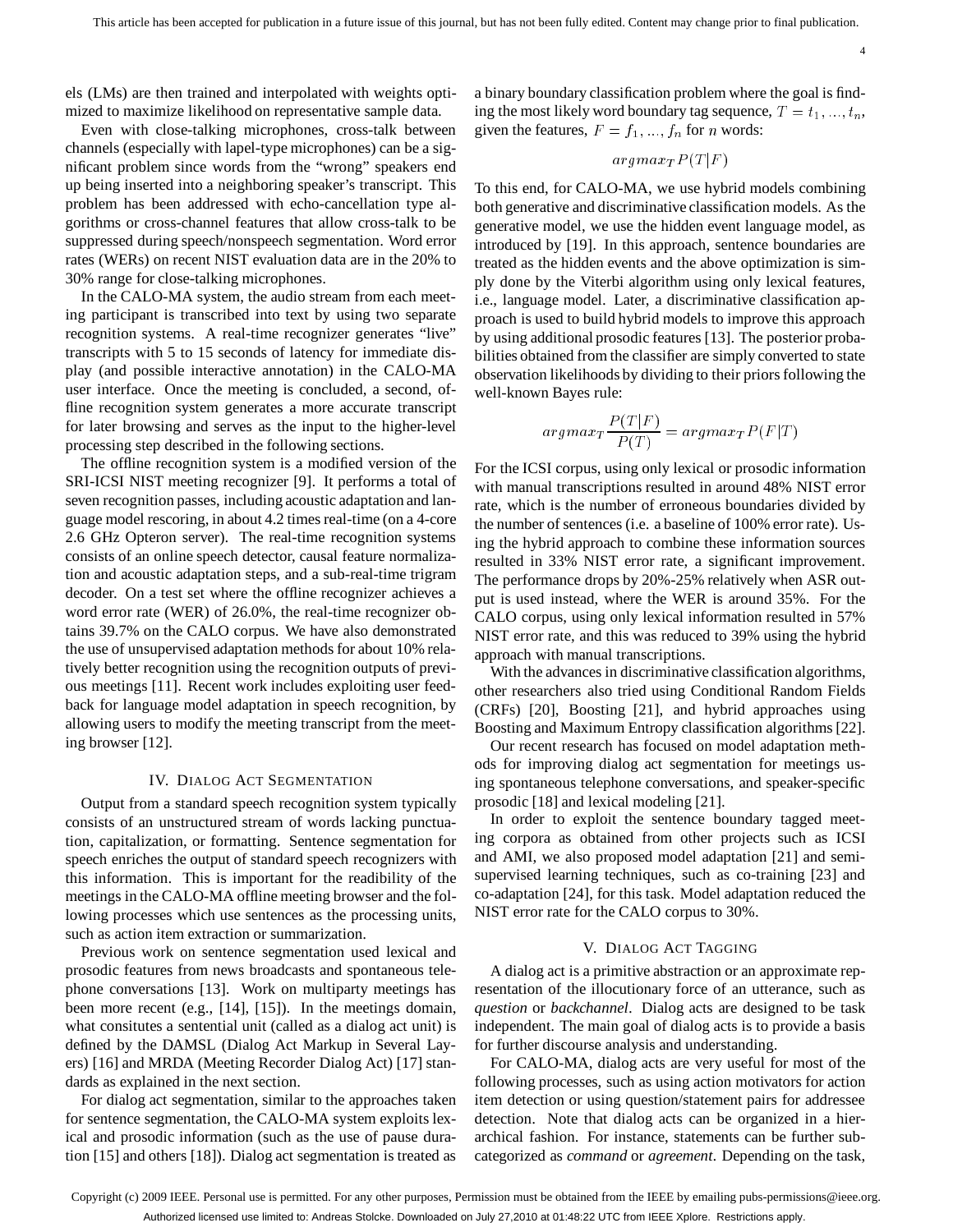which will use the DA tags, the granularity of the tags is determined. Furthermore, dialog act tags can be used for correct punctuation such as period versus question marks.

The communicative speech act theory goes back to the 1960s, and there are a number of contemporary dialog act sets in the literature, such as DAMSL [16] and MRDA [17], as mentioned in the previous section. DAMSL focuses on providing multiple layers of dialog act markup. Each layer allows multiple communicative functions of an utterance to be labeled. The Forward Communicative Functions consist of a taxonomy in a style similar to the actions of traditional speech act theory. The Backward Communicative Functions indicate how the current utterance relates to the previous dialog, such as accepting a proposal confirming understanding or answering a question. Utterance features include information about an utterance's form and content such as whether an utterance concerns the communication process itself or deals with the subject at hand. The latter popular dialog act tag annotation scheme, MRDA, focuses on multiparty meetings. While similar to DAMSL, one big difference is that it includes a set of labels for floor management mechanisms, such as *floor grabbing* and *holding*, which are common in meetings. In total it has 11 general (such as question) and 39 specific (such as yes/no question) dialog act tags.

Dialog act tagging is generally framed as an utterance classification problem [25], [26, among others]. The basic approach as taken by [26] is to treat each sentence independently and to employ lexical features in classifiers. Additional features such as prosodic cues have also been successfully used for tagging dialog acts using multilayer perceptrons [27]. The approach taken by [25] is more complex and classifies dialog acts based on lexical, collocational, and prosodic cues, as well as on the discourse coherence of the dialog act sequence. The dialog model is based on treating the discourse structure of a conversation as an HMM and the individual dialog acts as observations emanating from the model states. Constraints on the likely sequence of dialog acts are modeled via a dialog act n-gram. The statistical dialog act grammar is combined with word n-grams, decision trees, and neural networks modeling the idiosyncratic lexical and prosodic manifestations of each dialog act. Note the similarity of this approach with the hybrid dialog act segmentation method described above. There are also more recent studies performing joint dialog act segmentation and tagging [28], [29].

For the CALO-MA project, dialog act tagging is framed as an utterance classification problem using Boosting. More specifically, we built three different taggers:

- 1) for capturing high-level dialog act tags (statement, question, disruption, floor mechanism, and backchannel): To build this model, we used only lexical features; Using the ICSI corpus, the classification error rate was found to be 22% using manual transcriptions, where the baseline is 42% using the majority class.
- 2) for detecting action motivators since they are shown to help action item extraction [30]: For this, we considered only suggestion, command, and commitment dialog act tags using only lexical features using manual transcriptions; The performance was 35% F-score where the baseline was 6% by marking all sentences as action motiva-

tors.

3) for detecting agreement and disagreement dialog act tags for single-word utterances, such as *yeah* or *okay*: For this task we used prosodic and contextual information using manual transcriptions, which resulted in a performance of 61% compared to the baseline of 36% F-score.

5

# VI. TOPIC IDENTIFICATION AND SEGMENTATION

Identifying topic structure provides a user with the basic information of *what* people talked about *when*. This information can be a useful end product in its own right: user studies show that people ask general questions like *"What was discussed at the meeting?"* as well as more specific ones such as *"What did X say about topic Y?"* [31]. It can also feed into further processing, enabling topic-based summarization, browsing, and retrieval. Topic modeling can be seen as two subtasks:

- *segmentation*, dividing the speech data into topically coherent units (the *"when"* question), and
- *identification*, extracting some representation of the topics discussed therein (the *"what"*).

While both tasks have been widely studied for broadcast news (see, e.g., [32], [33], [34]), the meeting domain poses further challenges and opportunities. Meetings can be much harder to segment accurately than news broadcasts, as they are typically more coherent overall and have less sharp topic boundaries: discussion often moves naturally from one subject to another. In fact, even humans find segmenting meetings hard: [35] found that annotators asked to mark topic shifts over the open-domain ICSI Meeting Corpus did not agree well with each other at all, especially with fine-grained notions of topic; and although [36] did achieve reasonable agreement with coarsergrained topics, even then some meetings were problematic. On the other hand, meetings may have an agenda and other observable topic-related behavior such as note taking, which may provide helpful independent information (and [37] found that inter-annotator agreement could be much improved by providing such information).

The segmentation problem has received more attention, with typical lexical cohesion based approaches focusing on changes in lexical distribution (following text-based methods such as TextTiling [38]) – the essential insight being that topic shifts tend to change the vocabulary used, which can be detected by looking for minima in some lexical cohesion metric. [36], for example, used a variant that pays particular attention to chains of repeated terms, an approach followed by [39], [40], while [41] sticked closer to the original TextTiling approach. Various measures of segmentation accuracy exist; one of the more common is  $P_k$ , which gives the likelihood that a segmentation disagrees with the gold standard about whether an aribitrary two points in the dialogue are separated by a topic shift (better segmentation accuracy therefore correponds to a lower  $P_k$ – see [32]). [36]'s essentially unsupervised approach gives  $P_k$ between 0.26 and 0.32 on the ICSI Corpus; supervised discriminative approaches can improve this, with [42] achieving 0.22.

Of course, there is more to meeting dialog than the words it contains, and segmentation may be improved by looking beyond lexical cohesion to features of the interaction itself and the behavior of the participants. [37], for example, provided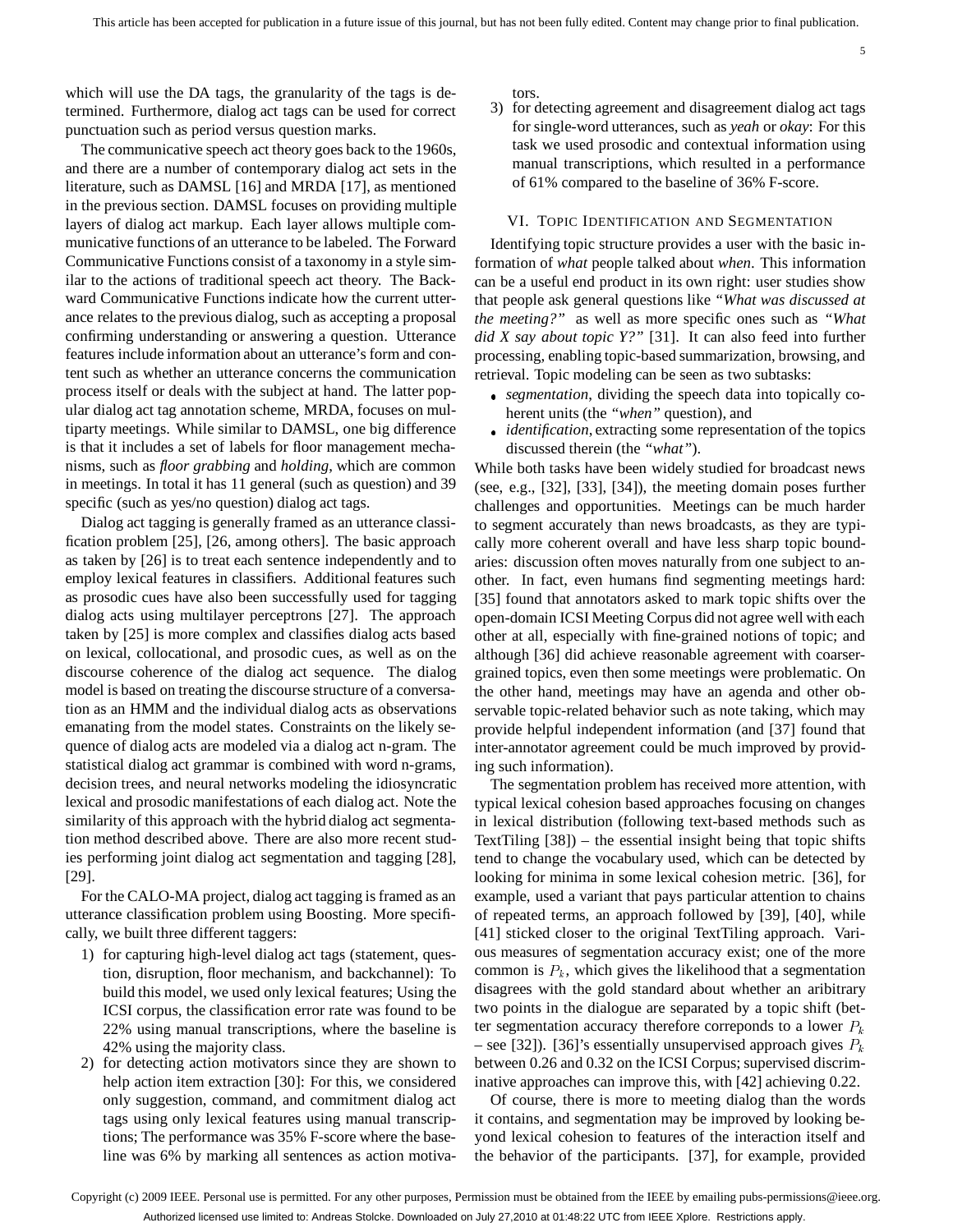meeting participants with a note-taking tool that allows agenda topics to be marked, and use their interaction with that tool as implicit supervision. We cannot always assume such detailed information is available, however – nor on the existence of an agenda – but simpler features can also help. [36] found that features such as changes in speaker activity, amounts of silence and overlapping speech, and the presence of certain cue phrases were all indicative of topic shifts, and adding them to their approach improved their segmentation accuracy significantly. [43] found that similar features also gave some improvement with their supervised approach, although [39] found this only to be true for coarse-grained topic shifts (corresponding in many cases to changes in the activity or state of the meeting, such as introductions or closing review), and that detection of finergrained shifts in subject matter showed no improvement.

The identification problem can be approached as a separate step after segmentation: [40] showed some success in using supervised discriminative techniques to classify topic segments according to a known list of existing topics, achieving F-scores around 50%. However, there may be reason to treat the two as joint problems: segmentation can depend on the topics of interest. [37], for example, showed improvement over a baseline lexical cohesion segmentation method by incorporating some knowledge of agenda items and their related words. [44] investigated the use of Latent Semantic Analysis, learning vectorspace models of topics and using them as the basis for segmentation, but accuracy was low.

Instead, in CALO-MA, we therefore use a generative topic model with a variant of Latent Dirichlet Allocation [45] to learn models of the topics automatically, without supervision, while simultaneously producing a segmentation of the meeting [46]. Topics are modeled as probability distributions over words, and topically coherent meeting segments are taken to be generated by fixed weighted mixtures of a set of underlying topics. Meetings are assumed to have a Markov structure, with each utterance being generated by the same topic mixture as its predecessor, unless separated by a topic shift, when a new mixture is chosen. By using Bayesian inference, we can estimate not only the underlying word distributions (the topics) but the most likely position of the shifts (the segmentation). The segmentation is then used in the system to help users browse meetings, with the word distributions providing associated keyword lists and word clouds for display. Similarity between distributions can also be used to query for related topics between meetings.

Segmentation performance is competitive with that of an unsupervised lexical cohesion approach ( $P_k$  between 0.27 and 0.33 on the ICSI Meeting Corpus) and is more robust to ASR errors, showing little if any reduction in accuracy. The word distributions simultaneously learned (the topic identification models) rate well for coherence with human judges, when presented with lists of their top most distinctive keywords. Incorporating non-lexical discourse features into the model is also possible, and [47] shows that this can further improve segmentation accuracy, reducing  $P_k$  in the ICSI corpus for a fully unsupervised model from 0.32 to 0.26.

## VII. ACTION ITEM AND DECISION EXTRACTION

Among the most commonly requested outputs from meetings (according to user studies [31], [48]) are lists of the decisions made, and the tasks or action items people were assigned (*action items* are publicly agreed commitments to perform a given task). Since CALO is a personal intelligent assistant, for CALO-MA, keeping track of action items and decisions have special importance. The CALO meetings are also designed to cover many action items, such as organizing an office for a new employee in the example of Figure 2. Again, we can split the problem into two subtasks:

- *detection* of the task or decision discussion, and
- *summarization* or *extraction* of some concise descriptive representation (for action items, typically the task itself together with the due date and responsible party; for decisions, the issue involved and the resolved course of action).

Related work on action item detection from email text approaches it as a binary classification problem, and has shown reasonable performance [49], [50], [51]: F-scores around 80% are achieved on the task of classifying messages as containing action items or not, and 60% to 70% when classifying individual sentences.

However, applying a similar approach to meeting dialog shows mixed results. Some success has been shown in detecting decision-making utterances in meetings in a constrained domain [52], [53]; features used for classification include lexical cues (words and phrases), prosodic (pitch and intensity), semantic (dialog act tags, temporal expressions) and contextual (relative position within the meeting). [53] achieve F-scores of 60% to 70% for the task of detecting decision-making utterances from within a manually selected summary set. On the other hand, when the task is to detect utterances from within an entire meeting, and when the domain is less constrained, accuracy seems to suffer significantly: [54] achieved F-scores only around 30% when detecting action item utterances over the ICSI Meeting Corpus using similar features.

The reason for this may lie in the nature of dialog: whereas tasks or decisions in text tend to be contained within individual sentences, this is seldom true in speech. Tasks are defined incrementally, and commitment to them is established through interaction between the people concerned; cues to their detection can therefore lie as much in the discourse structure itself as in the content of its constituent sentences. CALO-MA therefore takes a structural approach to detection: utterances are first classified according to their role in the commitment process (e.g., task definition, agreement, acceptance of responsibility, issue under discussion, decision made) using a suite of binary SVM classifiers, one for each possible utterance role, and then action item or decision discussions are detected from patterns of these roles using a binary classifier or a probabilistic graphical model. This structural approach significantly improves detection performance. The detectors used in CALO-MA are trained on muti-party meeting data from the AMI Meeting Corpus. On manual transcripts, the detectors achieve F-scores around 45% for action items [55] and 60% for decisions [56]. This is a significant improvement over the baseline results obtained with non-structured detectors trained on the same data, which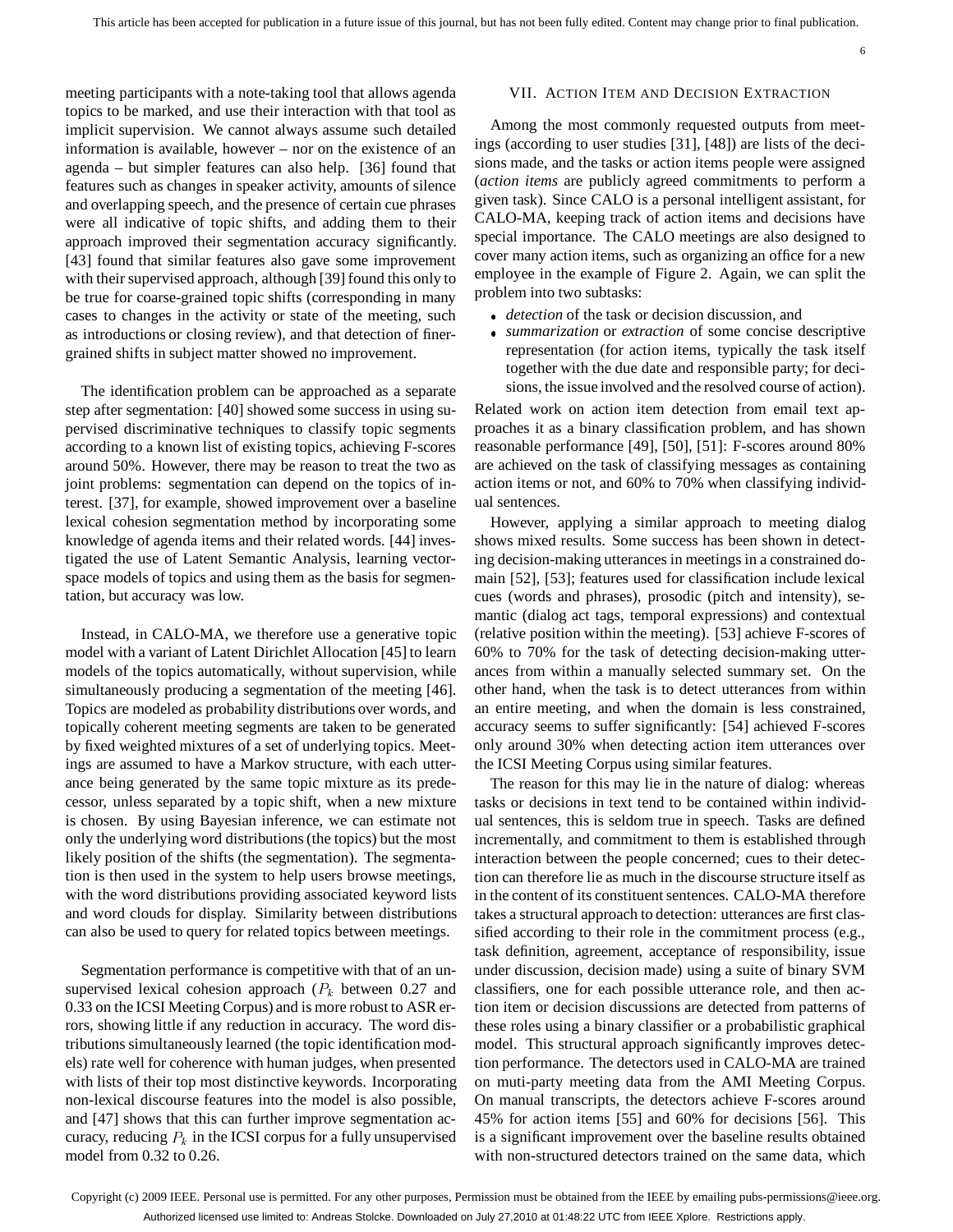achieve 37% and 50% F-scores, respectively. When ASR output is used there is a drop in detection performance, but this is still above the baseline. A real-time decision detector does not perform significantly worse than the offline version [57]. Here, the detector runs at regular and frequent intervals during the meeting. It reprocesses recent utterances in case a decision discussion straddles these and brand new utterances, and it merges overlapping hypothesized decision discussions, and removes duplicates.

Once the relevant utterances or areas of discussion have been detected, we must turn to the summarization or extraction problem, but this has received less attention so far. On email text, [49] used a parsing-based approach, building logical form representations from the related sentences and then generating descriptions via a realizer. With spoken language and ASR output, the parsing problem is of course more difficult, but in CALO-MA we investigated a similar (although slightly shallower) approach: a robust parser is used to extract candidate fragments from a word confusion network classified as task- or decisionrelated [55], [58]. These are then ranked by a regression model learned from supervised training data (as we explain below, this ranking allows the meeting browser to display several hypotheses to the user). Results were encouraging for extracting due dates, but task descriptions themselves are more problematic, often requiring deeper linguistic processing such as anaphora and ellipsis resolution. Identifying the responsible party requires a slightly different approach: mention of the person's name is rare, it is usually expressed via "I" or "you" rather than a full name, so parsing or entity extraction cannot get us very far. Much more common are the cases of speakers volunteering themselves, or asking for their addressee's commitment, so the task becomes one of speaker and/or addressee identification as explained in the next section.

In CALO-MA, the user can access the summaries extracted from the detected decisions and action items via the meeting browser. The browser presents the extracted information in a convenient and intuitive manner and, most importantly, allows the user to make modifications or corrections when the generated output falls short of the mark. The hypotheses corresponding to properties of action items and decisions – such as their descriptions, timeframes, or the decisions made – are highlighted at various degrees of illumination, according to the level of confidence given to each hypothesis by the classifiers. A user can click on the correct hypothesis, edit the proposed text, add action items to a to-do list, or delete an erroneous action item or decision discussion altogether. Any of these actions will feed back to the detection and extraction models, which can be retrained on the basis of this feedback.

## VIII. REFERENCE AND ADDRESSEE RESOLUTION

An important intermediate step in the analysis of meeting conversations is to determine the entities and individuals to which the participants are speaking, listening and referring. This means predicting individuals' focus of attention, identifying the addressees of each utterance, and resolving any linguistic or gestural references to individuals or present objects. In the CALO-MA system, one particular concern is the word "you", which can refer to a single individual, a group, or can be

generic, referring to nobody in particular. As action items are often assigned to "you", the system must determine referentiality and (if applicable) the actual addressee reference in order to determine the owner of an action item.

Recent research in this area has shown the importance of multimodality – that is, of visual as well as linguistic information. For example [59] used a combination of lexical features of the utterance (e.g., personal, possessive, and indefinite pronouns, and participant names) and manually-annotated gaze features for each participant in order to detect addressee(s) in 4-person meetings using Bayesian Networks. Here, using only utterance features gave 53% accuracy, speaker gaze 62%, all participants' gaze, 66%, and their combination, 71%.

In the CALO-MA project, our approach to automatically resolving occurrences of *you* is dividing the problem into three tasks [60], [61]: (1) distinguish between generic vs. referential *you* (GVR) (2) referential singular versus plurals (RSVP), and (3) identify the individual addressee for the referential singulars (IA). Our experimental data-set comes from the AMI corpus and is composed of around 1000 utterances which contain the word *you*. We experimented with Bayesian Networks, using linguistic and visual features, both manually annotated and fully automatic. For the former, features are derived from manual transcripts and AMI Focus of Attention (FOA) annotations<sup>1</sup>, while for the latter, they are generated from ASR transcripts and with a 6 degree-of-freedom head tracker.

For each *you*-utterance, we computed visual features to indicate at which target each participant's gaze was directed the longest during different periods of time. The target could be any of the other participants, or the white-board/projector screen at the front of the meeting room, while the different time periods included each third of the utterance, the utterance as a whole, and the periods from 2 seconds before until 2 seconds after the start time of the word *you*. A further feature indicated with whom the speaker spent most time sharing a mutual gaze over the utterance as a whole.

Our generic features include firstly, features which encode structural, durational, lexical and shallow syntactic patterns of the *you*-utterance. Secondly, there are Backward Looking (BL)/Forward Looking (FL) features, which express the similarity or distance (e.g., ratio of common words, time separation) between the *you*-utterance and the previous/next utterance by each non-speaker. Others include the BL/FL speaker order and the number of speakers in the previous/next 5 utterances. Finally, for the manual systems, we also use the AMI dialogue acts of the *you*-utterances, and of the BL/FL utterances.

Our most recent results are as follows: in a 10-fold crossvalidation using manual features, the system achieves accuracy scores of 88%, 87% and 82% in the GVR, RSVP and IA tasks respectively, or 75% on the (5-way) combination of all three. A fully automatic system gives accuracies of 83%, 87% and 77%, (all higher than majority class baselines,  $p < 0.05$ ). Taking away FL features (as required for a fully online system) causes a fairly large performance drop in the IA task – 9% for the manual system, and 8% for the automatic – but less in the other two. Although at this point the actual CALO-MA system

 $1A$  description of the FOA labeling scheme is available from the AMI Meeting Corpus website: http://corpus.amiproject.org/documentations/guidelines-1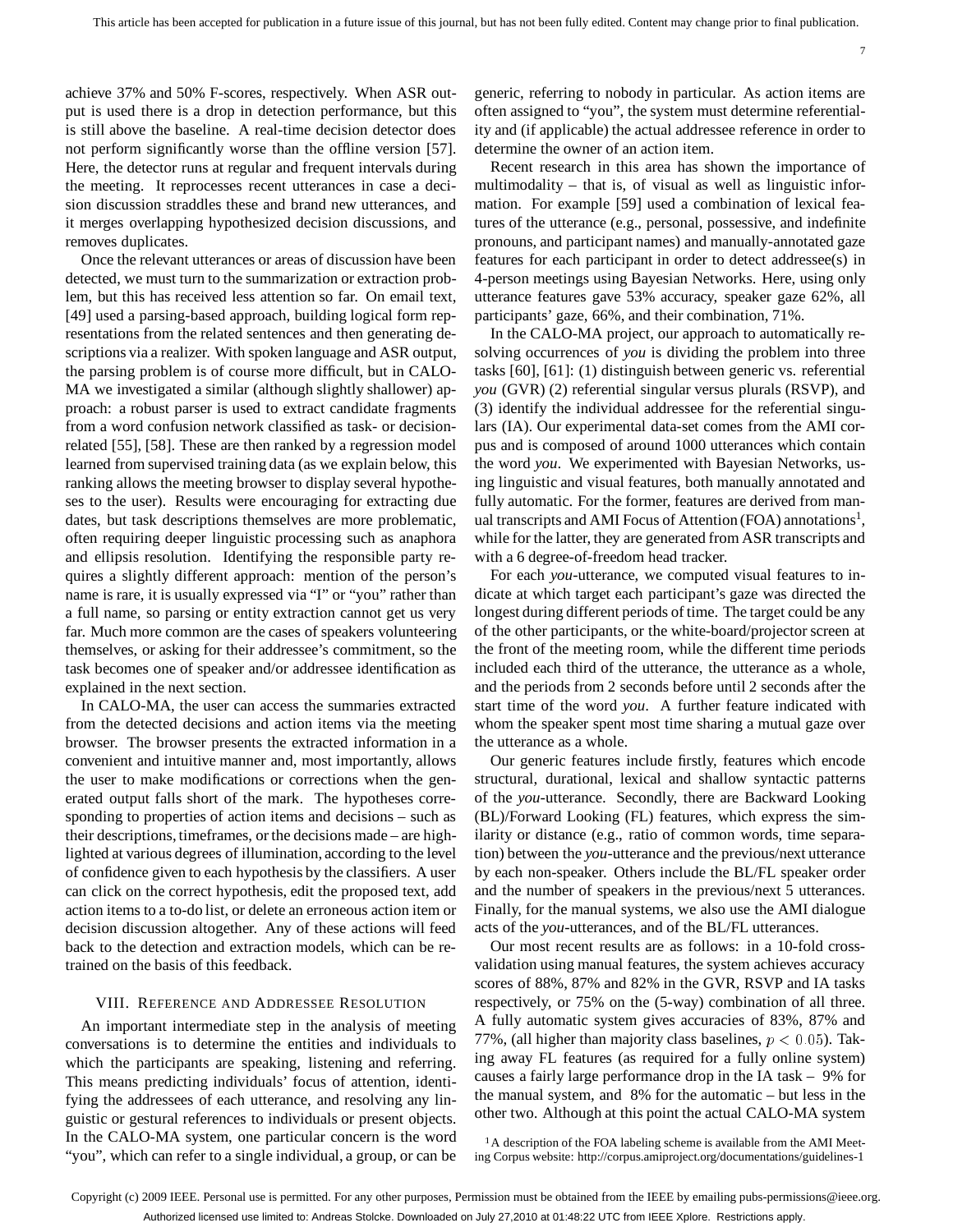is not able to process visual information, our experiments show that visual features produce a statistically significant improvement in the IA and RSVP tasks. The speaker's visual features are most predictive in the IA task, and it seems that when listeners look at the white-board/projector screen, this is indicative of a referential plural. Of the linguistic features, sentential, especially those concerning lexical properties help in the GVR and RSVP tasks. Fewer speaker changes correlate more with plural than singular referential and in the IA task, FL/BL speaker order is predictive. As for dialogue acts, in the GVR tasks, a *you* in a question is more likely to be referential, and in the RSVP task, questions are more likely to have an individual addressee, and statements, plural addressees.

# IX. SUMMARIZATION

A recent interest for CALO-MA is summarizing meetings. The goal of summarization is to create a shortened version of a text or speech while keeping important points. While textual document summarization is a well-studied topic, speech summarization (and in particular meeting summarization) is an emerging research area, and apparently very different from text or broadcast news summarization. The aim is basically filtering out the unimportant chit-chat from contentful discussions. While hot-spot detection, action item extraction, dialog act tagging, and topic segmentation and detection methods can be used to improve summarization, there are also preliminary studies using lexical, acoustic, prosodic, and contextual information.

In text or broadcast news summarization, the dominant approach is extractive summarization where "important" sentences are concatenated to produce a summary. For meeting summarization it is not clear what constitutes an important utterance. In an earlier study [62] the sentences having the highest number of frequent content words are considered to be important. Using the advances in written and spoken document extractive summarization [63], some recent studies focused on feature-based classification approaches [64], while others mainly used maximum marginal relevance (MMR) [65] for meeting summarization [64], [66]. MMR iteratively selects utterances most relevant to a given query, which is expected to encode the user's information need, while trying to avoid utterances redundant to the already-selected ones. Due to the lack of a query, the common approach for meetings has been to use the centroid vector of the meeting as the query [64].

In CALO-MA, our summarization work mainly focused on investigating the boundaries of extractive meeting summarization in terms of different evaluation measures [67]. The most widely used is ROUGE [68], a metric that compares the produced summary against a set of reference summaries using word n-gram overlaps. We proposed to compute a simple baseline for summarization that consists in selecting the longest utterances in the meeting, which is more challenging to beat than the random baseline which selects random utterances. We also proposed a method to compute "oracle" summaries that extracts the set of sentences maximizing the ROUGE performance measure. For example, on the ICSI meeting corpus selecting the longest sentences yields a ROUGE-1 score of 0.15 (all scores are obtained on manual transcriptions), the oracle performs at 0.31 and a one of the most popular method for summarization,

MMR, performs at 0.17. Improvements over the MMR system using keyphrases instead of words to represent the information increases ROUGE-1 to 0.20 [69] and a different model maximizing information recall (presented in [70]) performs at 0.23. Nevertheless, we observed that even the oracle summaries did not match the human capability for abstraction because they tend to stack up many unrelated facts. Hence, another trend is to use the sentences selected in the summaries as starting point for browsing the meetings. This helps users recontextualize the information and improve their ability to locate information as shown by [71]. To this end, in [69], we proposed a user interface for improving the capture of a user's information need by presenting automatically extracted keyphrases that can be refined and used to generate summaries for meeting browsing.

#### X. CONCLUSIONS AND FUTURE WORK

We have presented a system for automatic processing of tasks involving multiparty meetings. Progress in these tasks, from low-level transcription to higher-level shallow understanding functions, such as action item extraction and summarization, has a potentially enormous impact on human productivity in many professional settings. However, there are practical and technical difficulties. In practice, people are not used to instrumented (virtual) meeting rooms. Technically, most higher level semantic understanding tasks are only vaguely defined and the annotator agreements are still very low. User feedback with support for adaptive training is critical for customizing the applications for individual use.

Further integration of these tasks and multiple potential modalities, such as video, or digital pen and paper, is part of the future work. Furthermore, meta information such as project related documentation or emails may be exploited for better performance. Another interesting research direction would be processing aggregate of meetings, tracking the topics, participants, and action items.

## XI. ACKNOWLEDGMENTS

This study has been supported by the DARPA CALO funding (FA8750-07-D-0185, Delivery Order 0004), as well as by the European Union IST Integrated Project AMIDA FP6-506811, and by the Swiss National Science Foundation through NCCR's IM2 project.

#### **REFERENCES**

- [1] "DARPA Cognitive Agent that Learns and Organizes (CALO) Project," http://www.ai.sri.com/project/CALO.
- [2] "DARPA Perceptive Assistant that Learns (PAL) Program," http://www.darpa.mil/ipto/programs/pal/pal.asp.
- [3] S. Burger, V. MacLaren, and H. Yu, "The ISL Meeting Corpus: The impact of meeting type on speech style," in *Proceedings of the ICSLP*, Denver, Colorado, 2002.
- [4] A. Janin, J. Ang, S. Bhagat, R. Dhillon, J. Edwards, J. Macias-Guarasa, N. Morgan, B. Peskin, E. Shriberg, A. Stolcke, C. Wooters, and B. Wrede, "The ICSI meeting project: Resources and research," in *Proceedings of the ICASSP*, Montreal, 2004.
- [5] "Augmented multi-party interaction," http://www.amiproject.org.
- [6] "Computers in the human interaction loop," http://chil.server.de.
- [7] "Rich transcription evaluations," http://www.nist.gov/speech/tests/rt/rt2007.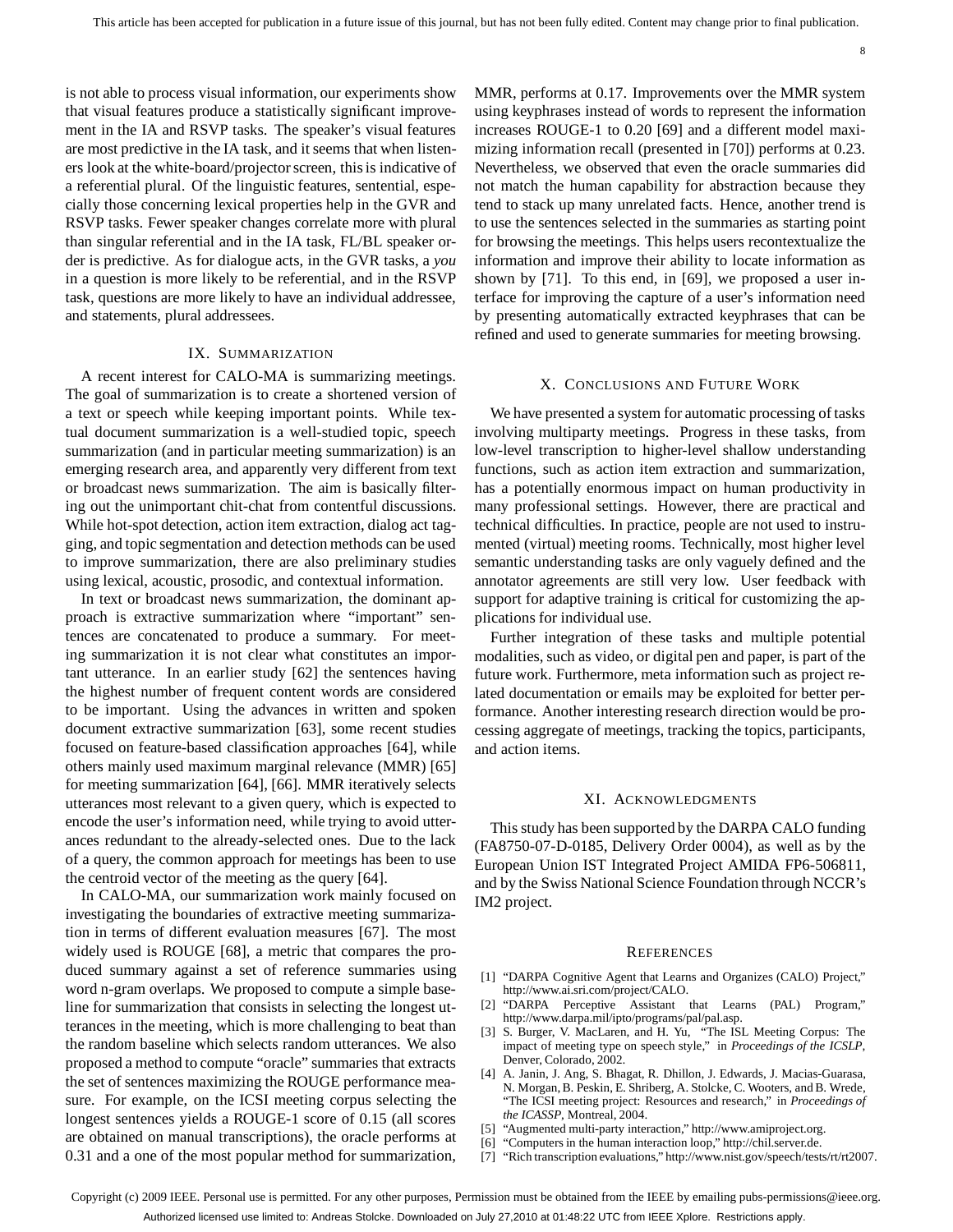$\overline{Q}$ 

- [8] G. Tur, A. Stolcke, L. Voss, J. Dowding, B. Favre, R. Fernandez, M. Frampton, M. Frandsen, C. Frederickson, M. Graciarena, D. Hakkani-Tür, D. Kintzing, K. Leveque, S. Mason, J. Niekrasz, S. Peters, M. Purver, K. Riedhammer, E. Shriberg, J. Tien, D. Vergyri, and F. Yang, "The CALO meeting speech recognition and understanding system," in *Proceedings of the IEEE/ACL SLT Workshop*, Goa, India, 2008.
- [9] A. Stolcke, X. Anguera, K. Boakye, Ö. Çetin, F. Grézl, A. Janin, A. Mandal, B. Peskin, C. Wooters, and J. Zheng, "Further progress in meeting recognition: The ICSI-SRI Spring 2005 speech-to-text evaluation system," in *Proceedings of the MLMI*, 2005.
- [10] T. Hain, L. Burget, J. Dines, G. Garau, V. Wan, M. Karafiat, J. Vepa, and M. Lincoln, "The AMI system for the transcription of speech in meetings," in *Proceedings of the ICASSP*, Honolulu, HI, 2007.
- [11] G. Tur and A. Stolcke, "Unsupervised language model adaptation for meeting recognition," in *Proceedings of the ICASSP*, Honolulu, HI, 2007.
- [12] D. Vergri, A. Stolcke, and G. Tur, "Exploiting user feedback for language model adaptation in meeting recognition," in *Proceedings of the ICASSP*, Taipei, Taiwan, 2009.
- [13] E. Shriberg, A. Stolcke, D. Hakkani-Tür, and G. Tur, "Prosody-based automatic segmentation of speech into sentences and topics," *Speech Communication*, vol. 32, no. 1-2, pp. 127–154, 2000.
- [14] J. Kolar, E. Shriberg, and Y. Liu, "Using prosody for automatic sentence segmentation of multi-party meetings," in *Proceedings of the International Conference on Text, Speech, and Dialogue (TSD)*, Czech Republic, 2006.
- [15] J. Ang, Y. Liu, and E. Shriberg, "Automatic dialog act segmentation and classification in multiparty meetings," in *Proceedings of the ICASSP*, Philadelphia, PA, March 2005.
- [16] M. Core and J. Allen, "Coding dialogs with the DAMSL annotation scheme," in *Proceedings of the Working Notes of the AAAI Fall Symposium on Communicative Action in Humans and Machines*, Cambridge, MA, November 1997.
- [17] E. Shriberg, R. Dhillon, S. Bhagat, J. Ang, and H. Carvey, "The ICSI Meeting Recorder Dialog Act (MRDA) Corpus," in *Proceedings of the SigDial Workshop*, Boston, MA, May 2004.
- [18] J. Kolar, Y. Liu, and E. Shriberg, "Speaker adaptation of language models for automatic dialog act segmentation of meetings," in *Proceedings of the Interspeech*, Antwerp, Belgium, 2007.
- [19] A. Stolcke and E. Shriberg, "Statistical language modeling for speech disfluencies," in *Proceedings of the ICASSP*, Atlanta, GA, May 1996.
- [20] Y. Liu, A. Stolcke, E. Shriberg, and M. Harper, "Using conditional random fields for sentence boundary detection in speech," in *Proceedings of the ACL*, Ann Arbor, MI, 2005.
- [21] S. Cuendet, D. Hakkani-Tür, and G. Tur, "Model adaptation for sentence segmentation from speech," in *Proceedings of the IEEE/ACL SLT Workshop*, Aruba, 2006.
- [22] M. Zimmerman, D. Hakkani-Tür, J. Fung, N. Mirghafori, L. Gottlieb, E. Shriberg, and Y. Liu, "The ICSI+ multilingual sentence segmentation system," in *Proceedings of the ICSLP*, Pittsburg, PA, 2006.
- [23] U. Guz, D. Hakkani-Tür, S. Cuendet, and G. Tur, "Co-training using prosodic and lexical information for sentence segmentation," in *Proceedings of the INTERSPEECH*, Antwerp, Belgium, August 2007.
- [24] G. Tur, "Co-adaptation: Adaptive co-training for semi-supervised learning," in *Proceedings of the ICASSP*, Taipei, Taiwan, 2009.
- [25] A. Stolcke, K. Ries, N. Coccaro, E. Shriberg, R. Bates, D. Jurafsky, P. Taylor, R. Martin, C. van Ess-Dykema, and M. Meteer, "Dialogue act modeling for automatic tagging and recognition of conversational speech," *Computational Linguistics*, vol. 26, no. 3, pp. 339–373, 2000.
- [26] G. Tur, U. Guz, and D. Hakkani-Tür, "Model adaptation for dialog act tagging," in *Proceedings of the IEEE/ACL SLT Workshop*, 2006.
- [27] M. Mast, R. Kompe, S. Harbeck, A. Kiessling, H. Niemann, E. Nöth, E. G. Schukat-Talamazzini, and V. Warnke, "Dialog act classification with the help of prosody," in *Proceedings of the ICSLP*, Philadelphia, October 1996.
- [28] M. Zimmermann, Y. Liu, E. Shriberg, and A. Stolcke, "Toward joint segmentation and classification of dialog acts in multiparty meetings," in *Proceedings of the MLMI*, Edinburgh, U.K., July 2005.
- [29] V. Warnke, R. Kompe, H. Niemann, and E. Nöth, "Integrated dialog act segmentation and classification using prosodic features and language models," in *Proceedings of the Eurospeech*, Rhodes, Greece, September 1997.
- [30] F. Yang, G. Tur, and E. Shriberg, "Exploiting dialog act tagging and prosodic information for action item identification," in *Proceedings of the ICASSP*, Las Vegas, NV, 2008.
- [31] A. Lisowska, "Multimodal interface design for the multimodal meeting domain: Preliminary indications from a query analysis study," Tech. Rep. IM2.MDM-11, ISSCO, University of Geneva, November 2003.
- [32] D. Beeferman, A. Berger, and J. D. Lafferty, "Statistical models for text segmentation," *Machine Learning*, vol. 34, no. 1-3, pp. 177–210, 1999.
- [33] J. Reynar, "Statistical models for topic segmentation," in *Proceedings of the ACL*, 1999, pp. 357–364.
- [34] G. Tur, D. Hakkani-Tür, A. Stolcke, and E. Shriberg, "Integrating prosodic and lexical cues for automatic topic segmentation," *Computational Linguistics*, vol. 27, no. 1, pp. 31–57, 2001.
- [35] A. Gruenstein, J. Niekrasz, and M. Purver, "Meeting structure annotation: Annotations collected with a general purpose toolkit," in *Recent Trends in Discourse and Dialogue*, L. Dybkjaer and W. Minker, Eds., Text, Speech and Language Technology. Springer-Verlag, Berlin/Heidelberg, 2007.
- [36] M. Galley, K. McKeown, E. Fosler-Lussier, and H. Jing, "Discourse segmentation of multi-party conversation," in *Proceedings of the ACL*, 2003.
- S. Banerjee and A. Rudnicky, "Segmenting meetings into agenda items by extracting implicit supervision from human note-taking," in *Proceedings of the IUI*, Honolulu, Hawaii, January 2007, ACM.
- [38] M. Hearst, "TextTiling: Segmenting text into multi-paragraph subtopic passages," *Computational Linguistics*, vol. 23, no. 1, pp. 33–64, 1997.
- P.-Y. Hsueh, J. Moore, and S. Renals, "Automatic segmentation of multiparty dialogue," in *Proceedings of the EACL*, 2006.
- [40] P.-Y. Hsueh and J. Moore, "Automatic topic segmentation and labeling in multiparty dialogue," in *Proceedings of the 1st IEEE/ACM Workshop on Spoken Language Technology (SLT)*, Palm Beach, Aruba, 2006.
- [41] S. Banerjee and A. Rudnicky, "A TextTiling based approach to topic boundary detection in meetings," in *Proceedingsof the ICSLP*, Pittsburgh, PA, September 2006.
- [42] M. Georgescul, A. Clark, and S. Armstrong, "Word distributions for thematic segmentation in a support vector machine approach," in *Proceedings of the CoNLL*, New York City, New York, June 2006, pp. 101–108.
- [43] M. Georgescul, A. Clark, and S. Armstrong, "Exploiting structural meeting-specific features for topic segmentation," in *Actes de la 14ème Conf´erence sur le Traitement Automatique des Langues Naturelles*, Toulouse, France, June 2007, Association pour le Traitement Automatique des Langues.
- [44] A. Popescu-Belis, A. Clark, M. Georgescul, D. Lalanne, and S. Zufferey, "Shallow dialogue processing using machine learning algorithms (or not)," in *MLMI, Revised Selected Papers*, S. Bengio and H. Bourlard, Eds., vol. 3361 of *Lecture Notes in Computer Science*, pp. 277–290. Springer, 2005.
- [45] D. M. Blei, A. Y. Ng, M. I. Jordan, and J. Lafferty, "Latent dirichlet allocation," *Journal of Machine Learning Research*, vol. 3, pp. 993–1022, 2003.
- [46] M. Purver, K. Körding, T. Griffiths, and J. Tenenbaum, "Unsupervised topic modelling for multi-party spoken discourse," in *Proceedings of the COLING-ACL*, Sydney, Australia, July 2006, pp. 17–24.
- M. Dowman, V. Savova, T. L. Griffiths, K. P. Körding, J. B. Tenenbaum, and M. Purver, "A probabilistic model of meetings that combines words and discourse features," *IEEE Transactions on Audio, Speech, and Language Processing*, vol. 16, no. 7, pp. 1238–1248, Sept. 2008.
- [48] S. Banerjee, C. Rosé, and A. Rudnicky, "The necessity of a meeting recording and playback system, and the benefit of topic-level annotations to meeting browsing," in *Proceedings of the CHI*, 2005.
- [49] S. Corston-Oliver, E. Ringger, M. Gamon, and R. Campbell, "Taskfocused summarization of email," in *Proceedings of the ACL Workshop Text Summarization Branches Out*, 2004.
- P. N. Bennett and J. Carbonell, "Detecting action-items in e-mail," in *Proceedings of the ACM SIGIR*, Salvador, Brazil, August 2005.
- [51] P. N. Bennett and J. G. Carbonell, "Combining probability-based rankers for action-item detection," in *Proceedings of the HLT/NAACL*, Rochester, NY, April 2007.
- [52] A. Verbree, R. Rienks, and D. Heylen, "First steps towards the automatic construction of argument-diagrams from real discussions," in *Proceedings of the 1st International Conference on Computational Models of Argument, September 11 2006, Frontiers in Artificial Intelligence and Applications*. 2006, vol. 144, pp. 183–194, IOS press.
- [53] P.-Y. Hsueh and J. Moore, "What decisions have you made?: Automatic decision detection in meeting conversations," in *Proceedings of NAACL/HLT*, Rochester, New York, 2007.
- W. Morgan, P.-C. Chang, S. Gupta, and J. M. Brenier, "Automatically detecting action items in audio meeting recordings," in *Proceedingsof the SIGdial Workshop on Discourse and Dialogue*, Sydney, Australia, July 2006.
- [55] M. Purver, J. Dowding, J. Niekrasz, P. Ehlen, S. Noorbaloochi, and S. Peters, "Detecting and summarizing action items in multi-party dialogue," in *Proceedings of the 8th SIGdial Workshop on Discourse and Dialogue*, Antwerp, Belgium, September 2007.
- [56] R. Fernández, M. Frampton, P. Ehlen, M. Purver, and S. Peters, "Modelling and detecting decisions in multi-party dialogue," in *Proceedings*

Copyright (c) 2009 IEEE. Personal use is permitted. For any other purposes, Permission must be obtained from the IEEE by emailing pubs-permissions@ieee.org.

Authorized licensed use limited to: Andreas Stolcke. Downloaded on July 27,2010 at 01:48:22 UTC from IEEE Xplore. Restrictions apply.